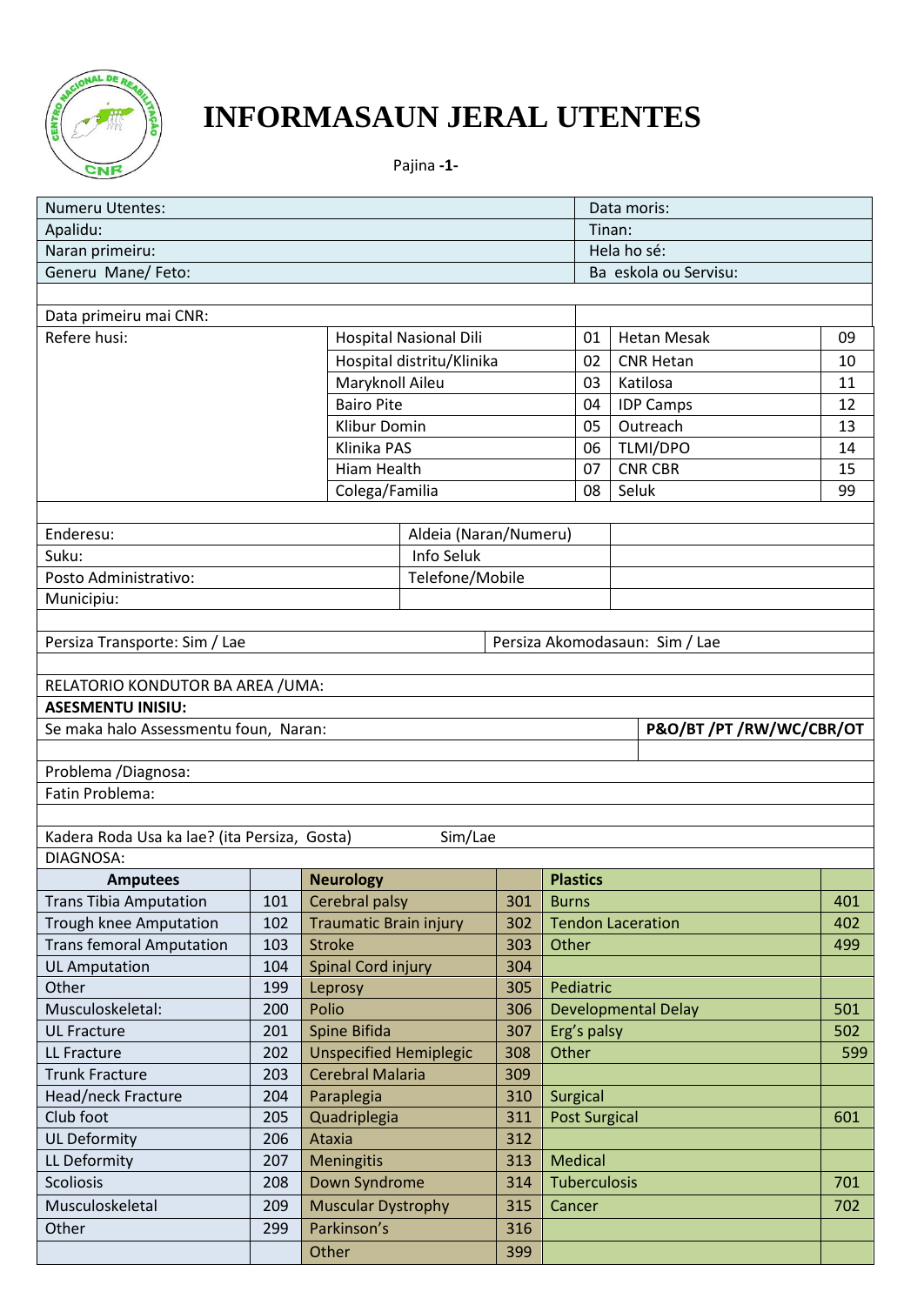

### **FORMULARIU ASESMENTU PRIMEIRU**

**Pajina -2-**

| Naran:.                                         | Numeru | Data |
|-------------------------------------------------|--------|------|
| Informasaun no historia:                        |        |      |
| Problema saida?                                 |        |      |
| Problema iha nebe'e?                            |        |      |
| Bainhira maka problema hahu?                    |        |      |
| Explika oinsa problema hahu?                    |        |      |
| Problema ba at liu hela hanesan ka ba diak liu? |        |      |

Hare Doutor ba Hospital hetan resis ka aimoruk?

Informasaun Sosial (hela iha nebe'e hela ho sé, ba escola, Servisu, Partisipasaun iha komunidade, Problema ho diskriminasaun)

| <b>Atividades</b>          | Diak(v) ka  | Deskrebe oinsa halo | <b>SUKAT</b>                                       |
|----------------------------|-------------|---------------------|----------------------------------------------------|
|                            | Problema(x) |                     |                                                    |
|                            |             |                     |                                                    |
| Bed Mobility:              |             |                     |                                                    |
| Muda iha kama              |             |                     |                                                    |
| <b>Sitting Balance:</b>    |             |                     | Can pick up object from floor in sitting: Yes / No |
| Balansu tur                |             |                     |                                                    |
| Sit to stand               |             |                     | Lowest height chair____Cm STS 45 Cm stool 3x       |
| Tur ba hamrik              |             |                     | in_________ Sec                                    |
| <b>Standing Balance</b>    |             |                     | <b>Functional Reach</b>                            |
| <b>Balansu hamrik</b>      |             |                     |                                                    |
| Walking                    |             |                     | Sec Steps<br>10                                    |
| Lao                        |             |                     | Walking Aid used                                   |
| Stairs:                    |             |                     | Needs to use rail: Yes/No Step to/thru:            |
| Sae escada                 |             |                     |                                                    |
| Upper limb:                |             |                     |                                                    |
| Usa liman                  |             |                     |                                                    |
| Communication              |             |                     |                                                    |
| Koalia                     |             |                     |                                                    |
| <b>Eating And Drinking</b> |             |                     |                                                    |
| Han no hemu                |             |                     |                                                    |
| Toilet and bathing:        |             |                     |                                                    |
| Ba sentina no harii's:     |             |                     |                                                    |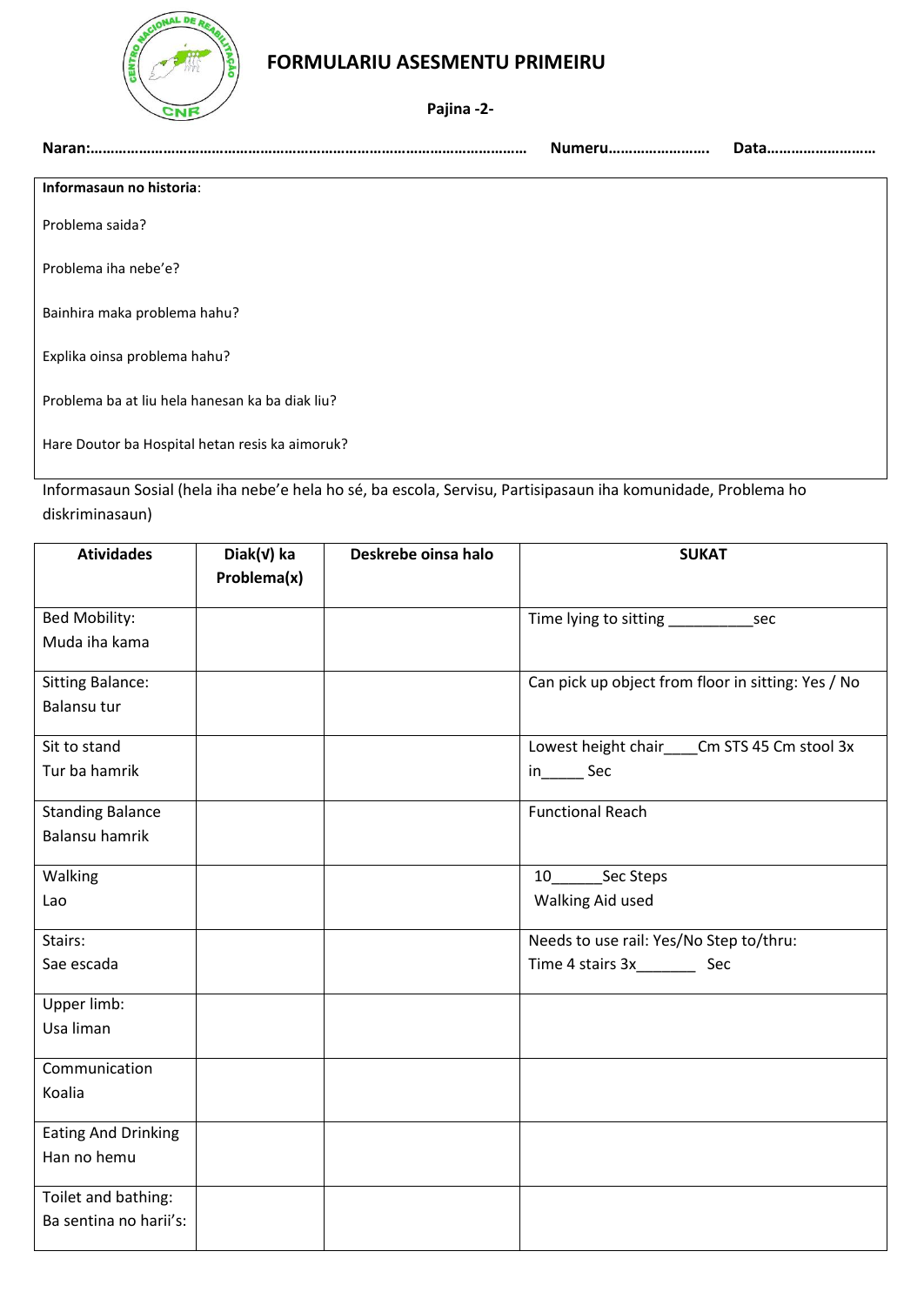## **Observasaun**

Pajina **-3-**

| <b>Uat Forsa:</b>         |       |       |                   |       |            | <b>Uat Badak:</b> |       |       |
|---------------------------|-------|-------|-------------------|-------|------------|-------------------|-------|-------|
|                           | Left  | Right |                   | Left  | Right      |                   |       |       |
| Ain                       | Karuk | Lo'os | Liman             | Karuk | Lo'os      |                   | Left  | Right |
| HGF-Kidan oin             |       |       | SF-Kba'as oin     |       |            |                   | Karuk | Lo'os |
|                           |       |       |                   |       |            | HF-Kidan oin      |       |       |
| <b>HE-Kidan Kotuk</b>     |       |       | SAB-Kiba'as Sorin |       |            | <b>KF-Aintur</b>  |       |       |
| <b>HAB-Kidan Sorin</b>    |       |       | SER-Kba'as liur   |       |            | kotuk             |       |       |
|                           |       |       |                   |       |            | PF-Aintanan       |       |       |
| <b>KF-Aintur Kotuk</b>    |       |       | EF-Foti Sikun     |       |            | kotuk             |       |       |
| KE-Aintur Lo'os           |       |       | EE-Sikun Los      |       |            |                   |       |       |
| DF-Aintanan Sa'e          |       |       | WF-Kneckur sa'e   |       |            |                   |       |       |
| PF-Aintanan tun           |       |       | WE-Kneckur tun    |       |            |                   |       |       |
|                           |       |       | FF-Liman fuan     |       |            |                   |       |       |
| <b>Neurologica Sinal:</b> |       |       |                   |       |            |                   |       |       |
| Co-ordination:            |       |       | Spasticity:       |       | Sensation: |                   |       |       |
| <b>Informasaun Seluk:</b> |       |       |                   |       |            |                   |       |       |
| Diagnosa / Summario:      |       |       |                   |       |            |                   |       |       |

#### **P & O Prescripsaun:**

Ita Presiza Ekuipamentu:

| Problema<br>Inklui Problema Fisika Presiza haré<br>Doutor Ekipamentu sosial nsst) | Planu / Persiza | Objectivu | (Data) |
|-----------------------------------------------------------------------------------|-----------------|-----------|--------|
| 1.                                                                                |                 |           |        |
| 2.                                                                                |                 |           |        |
| 3.                                                                                |                 |           |        |
| 4.                                                                                |                 |           |        |
| 5.                                                                                |                 |           |        |
| Naran:                                                                            | Asina:          | Data:     |        |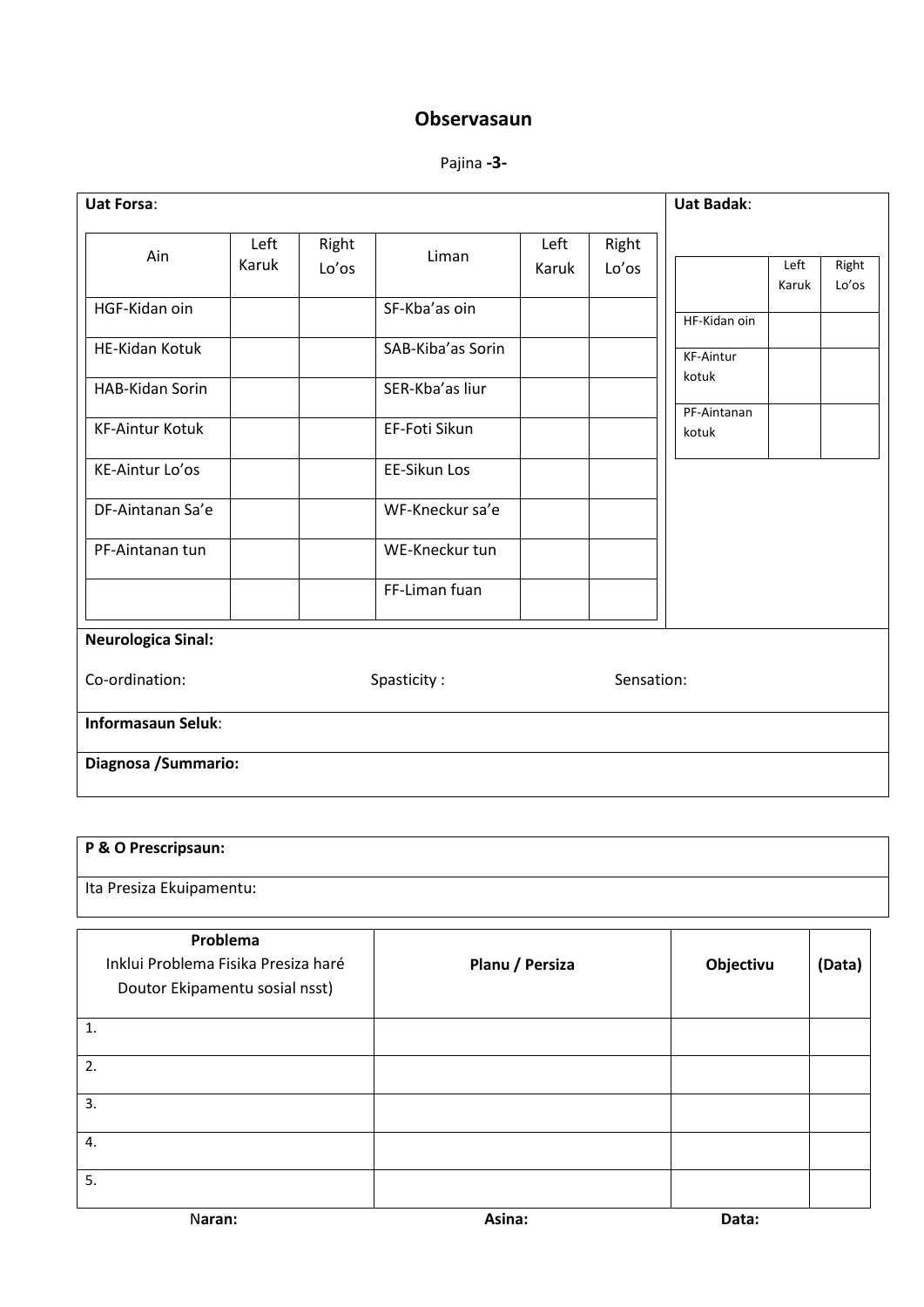

# **INFORMASAUN PRESTASAUN ADMISAUN**

**Pajina -4-**

| Admisaun              |                          |    |
|-----------------------|--------------------------|----|
| Data Tama Ka Mai Fali |                          |    |
|                       |                          |    |
| Persiza saida?        | Fisioterapia             | 01 |
|                       | Okupasaun Terapista      | 02 |
|                       | Terapia Koalia           | 03 |
|                       | Prosthetico no Orthotico | 04 |
|                       | Kadeira Roda             | 05 |
|                       | <b>CBR</b>               | 06 |
|                       |                          | 07 |

### **A. INFO PROSTHETICO / ORTHOTICO**

| P&O Service Prescribed           |        | P&O Service Deliverer [Can Circle More |        | Date      |
|----------------------------------|--------|----------------------------------------|--------|-----------|
| [can circle more the one]        |        | Than one]                              |        | Delivered |
| None                             | $00\,$ | None                                   | $00\,$ |           |
| Trans Femoral prosthesis new Ist | 01     | Trans femoral Prosthesis New Ist       | 01     |           |
| TF Prosthesis new Replacement    | 02     | TF Prosthesis new Replacement          | 02     |           |
| TF Prosthesis Repair             | 03     | TF Prosthesis Repair                   | 03     |           |
| <b>Trans Prosthesis new Ist</b>  | 02     | Trans Tibia Prosthesis new Ist         | 02     |           |
| TT Prosthesis new Replacement    | 05     | TT Prosthesis Replacement              | 05     |           |
| <b>TT Prosthesis Repair</b>      | 06     | TT Prosthesis Repair                   | 06     |           |
| Thru Knee Prosthesis new         | 07     | Thru Knee prosthesis new I             | 07     |           |
| Thru Prosthesis new Replace      | 08     | Thru Knee Prosthesis new Replace       | 08     |           |
| Thru Prosthesis Repair           | 09     | Thru Knee Prosthesis Repair            | 09     |           |
| <b>AFO</b>                       | 10     | <b>AFO</b>                             | 10     |           |
| AFO x2                           | 11     | KAFO x2                                | 11     |           |
| <b>KAFO</b>                      | 12     | kAFO                                   | 12     |           |
| KAFO x2                          | 13     | KAFO x2                                | 13     |           |
| Shoe Build                       | 14     | Shoe Buildup                           | 14     |           |
| Insoles                          | 15     | Insoles                                | 15     |           |
| <b>Knee Orthotics</b>            | 16     | Knee Orthosis                          | 16     |           |
| Knee Orthotic                    | 17     | Knee Orthosis x2                       | 17     |           |
| Consult Only                     | 98     | <b>Consult Only</b>                    | 98     |           |
| Other                            | 99     | Other                                  | 99     |           |

## **B. EQUIPMENT INFO**

| <b>Equipment Provided</b> | <b>Auxiliary Crutches</b> | Aitonga tau iha kalilin | 01 |
|---------------------------|---------------------------|-------------------------|----|
| Oferese Ekipamentu        | Canadian                  | Aitonga tau iha sikun   | 02 |
|                           | Walking frame             | Trali                   | 03 |
|                           | Walking                   | stick                   | 04 |
|                           | Stump stocking            | Meas                    | 05 |
|                           | <b>Shoes</b>              | Sapatu                  | 06 |
|                           | Wheel chair               | Kadeira roda            | 07 |
|                           | Tricycle                  | Kadeira Biskaleta       | 08 |
|                           | <b>Sitting Chair</b>      | Kadeira ai ka rota      | 09 |
|                           | Thermoplastic             | Plastik Suporta Liman   | 10 |
|                           | <b>Crutch Frame Tips</b>  | <b>Buraisa</b>          | 11 |
|                           | Pump                      | <b>Bomba</b>            | 12 |
|                           | Other                     | Seluk                   | 99 |
|                           |                           |                         |    |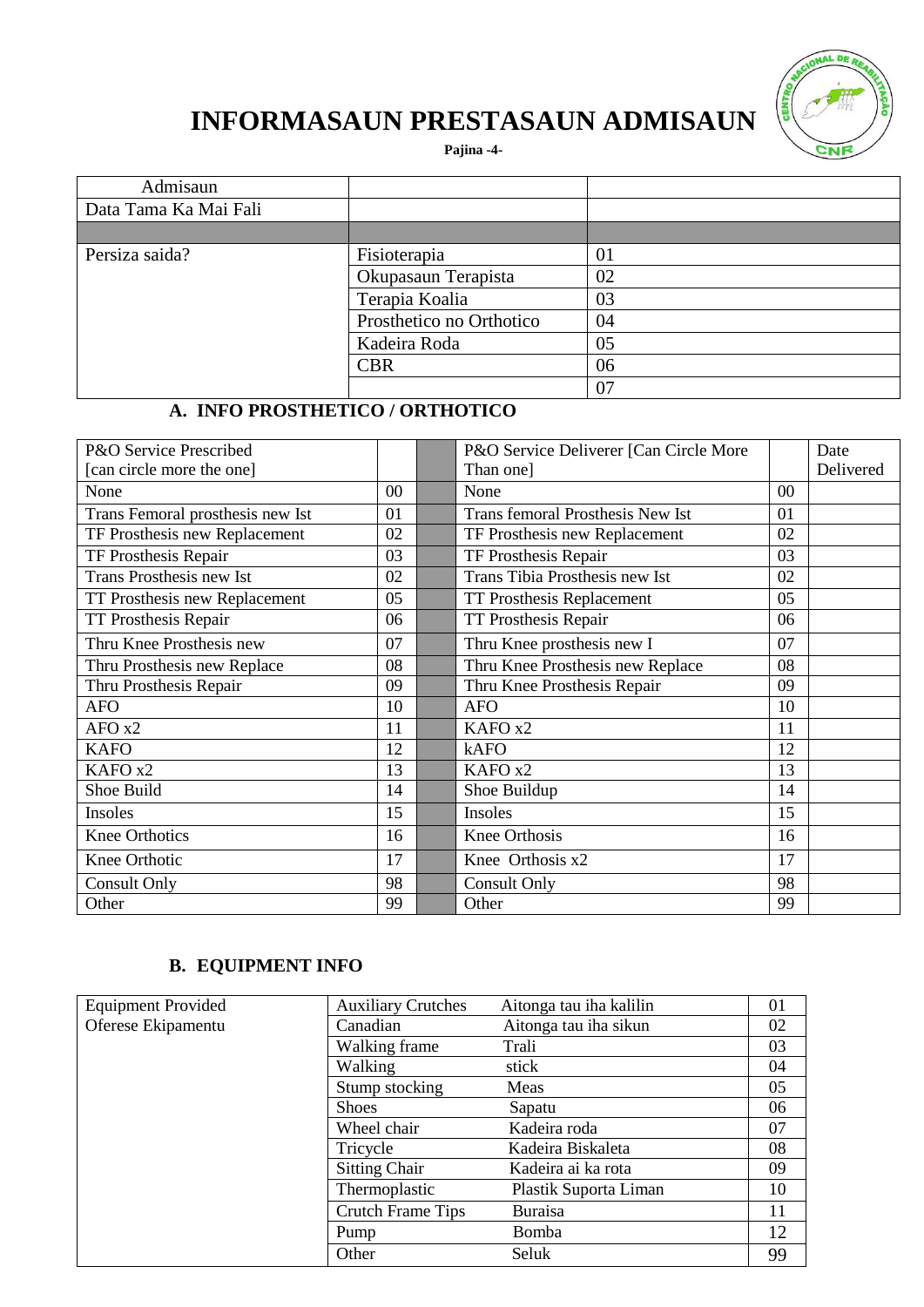#### C. INFORMASAUN PROMOSAUN UTENTES (CBR)

| <b>Oferese Suporta</b>                         | <b>Tick</b> | <b>SUSESU:</b> |
|------------------------------------------------|-------------|----------------|
| Visita Ospital                                 |             |                |
| Atividades hasa'e konsiensia komunidade ba ema |             |                |
| Defisiensia                                    |             |                |
| Isu Asesu iha Uma                              |             | <b>SIM LAE</b> |
| Edukasaun Inklusivu                            |             | <b>SIM LAE</b> |
| Educasaun Vokasional                           |             | <b>SIM LAE</b> |
| Empregu                                        |             | <b>SIM LAE</b> |
| Atividades Rendimentus Jeral                   |             | <b>SIM LAE</b> |
| Programa inklusaun Micro Finansas              |             | <b>SIM LAE</b> |
| seluk                                          |             |                |